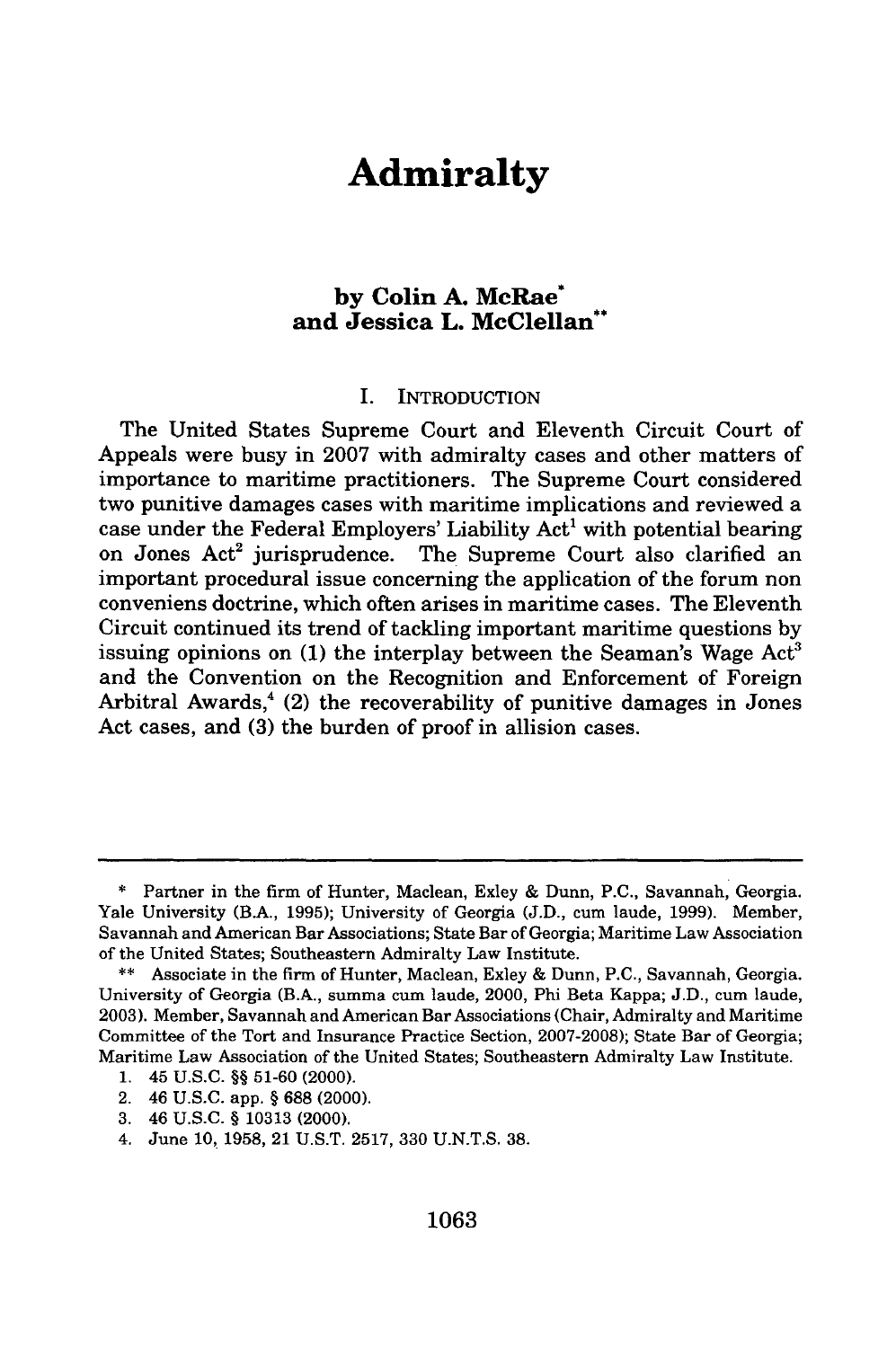### II. UNITED STATES SUPREME COURT CASES

#### *A. Punitive Damages and Due Process*

*Exxon Mobil Corp. v. Grefer*<sup>5</sup> involved the contamination of property owned by the Grefers and leased to an oil and oil pipe company. $6$  Exxon was among the defendants sued by the Grefers for damages after they discovered radium on their land. The plaintiffs sued under theories of negligence, strict liability, absolute liability, nuisance, and fraud and sought compensatory and punitive damages for loss of use and remediation of the property. The case was initiated in 1997 in civil trial court in Louisiana and was subsequently amended and affirmed on appeal.<sup>7</sup> The United States Supreme Court granted certiorari.<sup>8</sup>

The Grefers leased their thirty-three-acre property to a company known as Intracoastal Tubular Services, Inc. ("ITCO"), who cleaned oil pipelines for Exxon. The property owners learned after the end of the lease that the land was contaminated with radium and sued ITCO, Exxon's main cleaning contractor, and Exxon, among others. At trial, the district court in Orleans Parish awarded the Grefers over \$56 million in compensatory damages and \$1 billion in punitive damages, to be paid by Exxon, for the harm done to their property.<sup>9</sup>

Exxon and the Grefers appealed.<sup>10</sup> The Louisiana Court of Appeal for the Fourth Circuit reduced the punitive damages award to twice the compensatory damage amount to comply with the Due Process Clause of the Fourteenth Amendment, $1$  but otherwise the court of appeal affirmed the lower court's holding.<sup>12</sup> Exxon filed many assignments of error on appeal, but only the lack of due process claim succeeded.<sup>13</sup>

The appellate court rejected Exxon's argument that the \$56 million in restoration damages was unreasonable, deferring to the trier of fact for the determination of damages, despite the fact that the tract of land was valued at  $$1.5$  million.<sup>14</sup> The appellate court upheld the restoration

9. Grefer, 901 So. 2d at 1127-28.

11. U.S. CONST. amend. XIV, § 1.

12. Grefer, 901 So. 2d at 1142, 1152. The compensatory damage award was \$56,145,000, so the punitive damage award was reduced from \$1,000,000,000 to \$112,290,000. *Id.* at 1152.

13. *Id.* at 1129, 1154.

14. *Id.* at 1141.

<sup>5. 127</sup> **S.** Ct. 1371 (2007).

<sup>6.</sup> Grefer v. Alpha Technical, **901** So. 2d 1117, 1123 (La. Ct. App. 2005).

<sup>7.</sup> Id. at 1127-28.

<sup>8.</sup> Grefer, 127 **S.** Ct. at 1371.

<sup>10.</sup> Id. at 1129.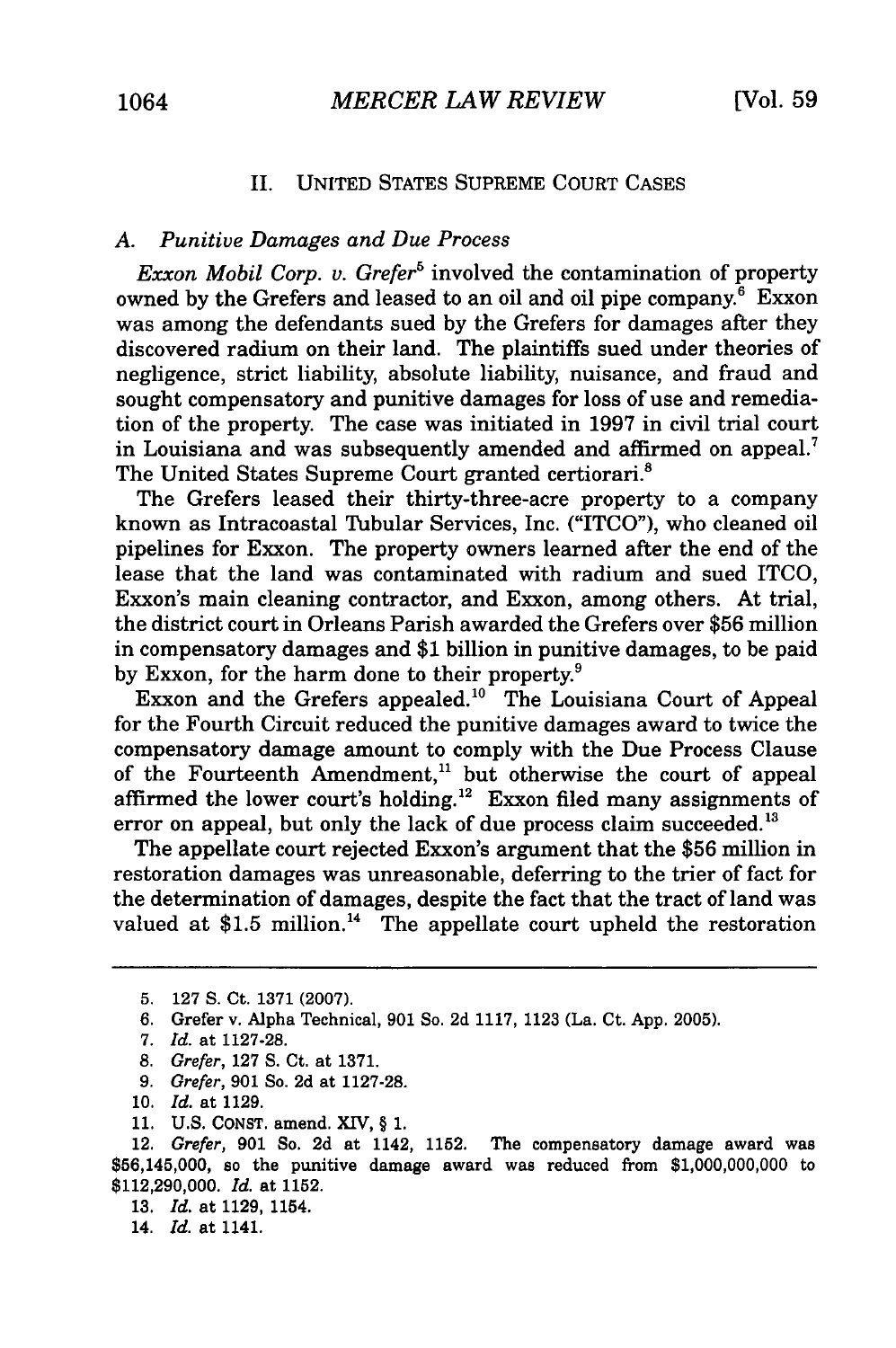damages.<sup>15</sup> The court then cited evidence of the defendants' wanton or reckless conduct, such as the continued health and environmental hazards they caused between 1985 and 1992 and their failure to warn the public or make efforts to remedy the hazards.<sup>16</sup> Although the appellate court was willing to uphold an award for punitive damages, it held that the amount of the award, \$1 billion, was unconstitutional because it was exceedingly disproportionate to the \$56 million compensatory award.<sup>17</sup> The appellate court concluded that a lesser, single-digit ratio between the compensatory and punitive awards would be appropriate and decreased the punitive award to \$112,290,000.18

Exxon appealed the appellate court's decision to the United States Supreme Court.<sup>19</sup> The Supreme Court granted the petition for certiorari and vacated the judgment of the Louisiana Court of Appeal and remanded it for consideration in light of *Philip Morris USA v. Williams.'°*

## *B. Punitive Damages and Harm to Nonparties*

The question of whose injury may be assessed in determining punitive damage awards was addressed by the United States Supreme Court in *Philip Morris USA v. Williams.*<sup>21</sup> This case arose when the representative of Jesse Williams's estate brought suit for negligence and deceit against the manufacturer of cigarettes the decedent smoked. The estate claimed the manufacturer downplayed the reality of the dangers of smoking and thus contributed to the decedent's death.<sup>22</sup>

The jury awarded the Williams family \$821,000 in compensatory damages and \$79.5 million in punitive damages to be paid by Philip Morris. The trial court reduced the large award of punitive damages, but the state appellate court reinstated the jury's verdict. The Oregon Supreme Court upheld the punitive damage award, which was partially based on harm to nonparties to the litigation. The United States Supreme Court granted Philip Morris' petition for certiorari to address its contention that the punitive damage award was grossly excessive and impermissibly included a consideration of harm to nonparties.<sup>23</sup>

15. *Id.* at 1142. **16.** *Id.* at 1145-47. 17. *Id.* at 1149-50, 1152. **18.** *Id.* **19.** *Grefer,* 127 S. Ct. at 1371. 20. *Id.;* 127 S. Ct. 1057 (2007). 21. **127** S. Ct. 1057 (2007). 22. *Id.* at **1060-61. 23.** *Id.* at 1061-62.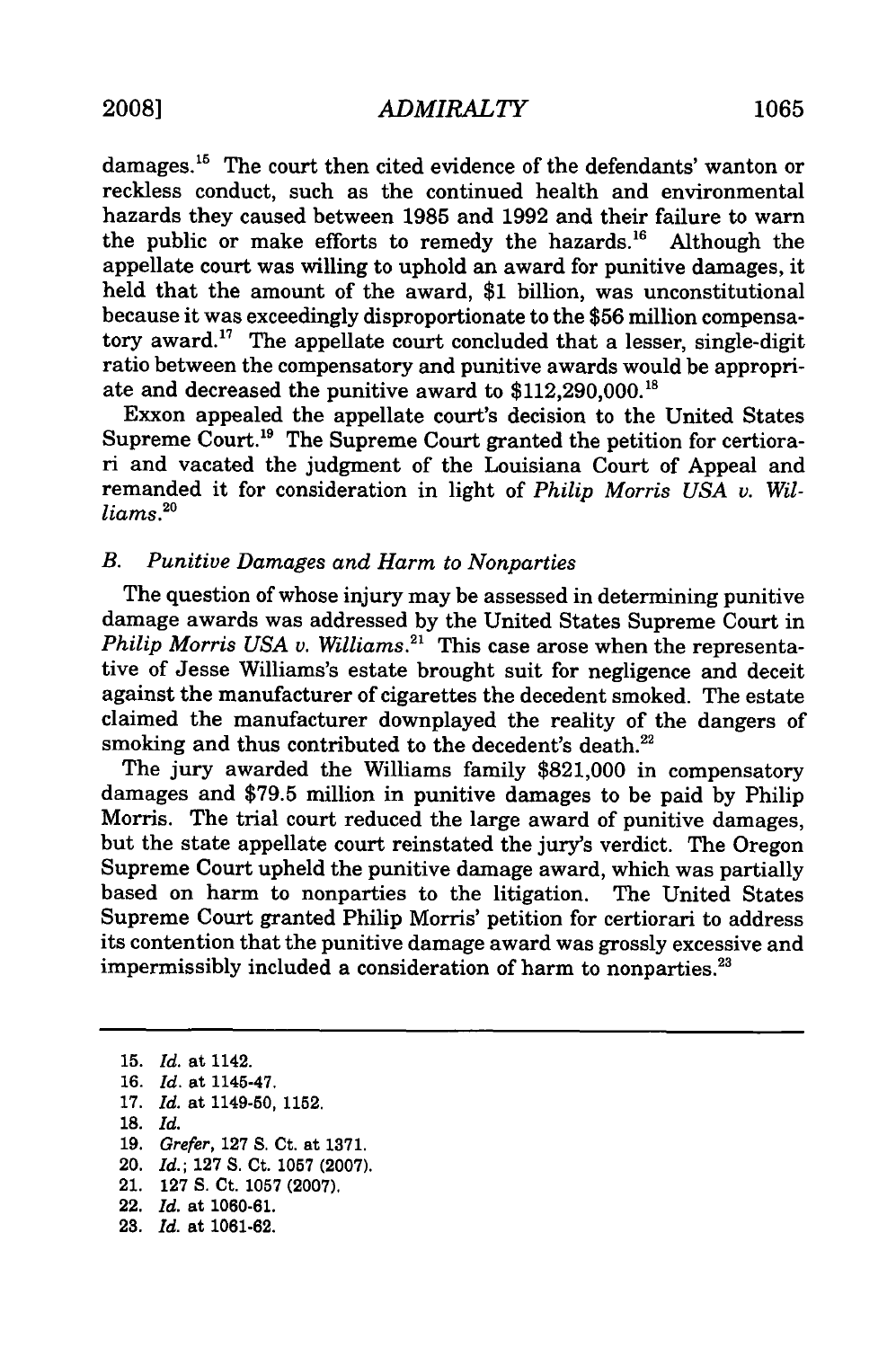The United States Supreme Court held that although harm to nonparties could be considered in assessing the reprehensibility of the defendant's conduct for purposes of punitive damages, the punitive award cannot be based on the jury's desire to punish the defendant for harming people not parties to the litigation at hand.<sup>24</sup> The Court held that such an award was a taking of property without due process because a defendant would not be able to adequately defend itself against a claim of injury to a nonparty. $2^5$ 

The Court in *Philip Morris* did not address the allegation that the award was grossly excessive and instead vacated the punitive damage judgment and remanded the case for reconsideration based on due process considerations.<sup>26</sup> The Court concluded that punitive damage awards cannot be used to punish a defendant for harming nonparties because too much would be left to jury speculation.<sup>27</sup> Potential harm can only be considered when it is potential harm to the plaintiff.<sup>28</sup> If a court permits a jury to consider harm to others, it cannot uphold a punitive damage award based solely on that premise.<sup>29</sup> The case was remanded to the Oregon Supreme Court to apply the correct constitutional standard, which may lead to either a new trial or a reduction of damages.<sup>30</sup>

Justice Stevens argued in his dissent that the harm to nonparties is a relevant factor in assessing reprehensibility in civil court punitive damage awards.<sup>31</sup> Justice Stevens classified punitive damages as "a sanction for the public harm the defendant's conduct has caused or threatened. $^{n32}$ 

# *C. Standard of Causation Under the Federal Employers' Liability Act*

The Federal Employers' Liability Act ("FELA")<sup>33</sup> is a statutory scheme governing railroads' liability to their employees for injuries

30. *Id.* at 1065.

<sup>24.</sup> *Id.* at 1065.

<sup>25.</sup> *Id.* at 1060, 1063.

<sup>26.</sup> *Id.* at 1065.

<sup>27.</sup> *Id.* at 1063.

<sup>28.</sup> *Id.*

<sup>29.</sup> *Id.* at 1064.

<sup>31.</sup> *Id.* at 1066 (Stevens, J., dissenting).

<sup>32.</sup> *Id.* In an interesting alignment of forces, Justices Thomas and Scalia joined Justice Ginsburg in dissent. *Id.* at 1067 (Ginsberg, J., dissenting). Justice Stevens dissented separately. *Id.* at 1065 (Stevens, J., dissenting).

<sup>33. 45</sup> U.S.C. §§ 51-60 (2000).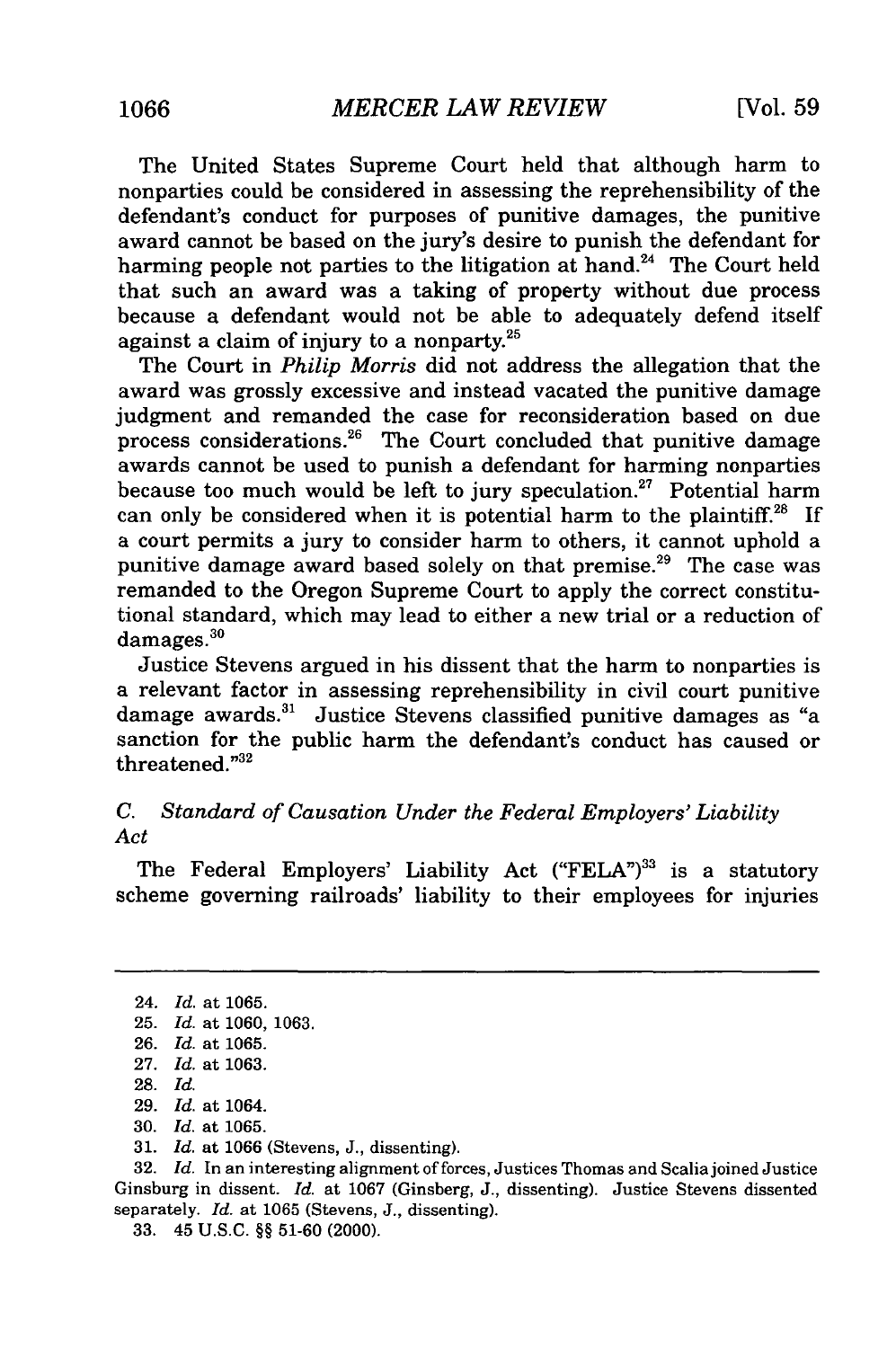resulting in whole or in part from the railroad's negligence. $34$  An employee's contributory negligence is not a bar to recovery under FELA, but the employee's recovery is reduced in proportion to his or her contributory negligence. 35 In *Norfolk Southern Railway Co. v. Sor*rell,<sup>36</sup> Timothy Sorrell sued his employer, Norfolk Southern Railway Co., in Missouri state court under FELA. Sorrell sustained neck and back injuries while working as a trackman when his dump truck veered off the road and tipped over. The cause of the accident was disputed, and Sorrell claimed it was due to the employer railroad company's negligence. Sorrell's employer responded that Sorrell's own negligence caused the accident and resulting injuries.<sup>37</sup>

Missouri's jury instructions for FELA liability call for one standard of causation to be applied to employer negligence and another to employee contributory negligence.<sup>38</sup> The instructions provide that a jury must "find an employee contributorily negligent if the employee was negligent and his negligence 'directly contributed to cause' the injury."39 On the other hand, per these instructions, railroad negligence will be found "if the railroad was negligent and its negligence contributed 'in whole or in part' to the injury."<sup>40</sup> The Missouri state court instructed the jury according to these standards, over the employer's objection, and the jury found for Sorrell, awarding \$1.5 million in damages. The Missouri Court of Appeals for the Eastern District affirmed, and the Missouri Supreme Court denied discretionary review.<sup>41</sup>

The United States Supreme Court granted the railroad's petition for certiorari and vacated the judgment awarding \$1.5 million to Sorrell.<sup>42</sup> The railroad's primary argument on appeal was the variation in standards for contributory negligence of the employee as opposed to negligence of the employer. In arguing for a single standard, Norfolk Southern pointed out that Missouri is the only state that advocates this divergent standard, and at common law, the causation standards for negligence and contributory negligence are the same.<sup>43</sup> The Supreme Court gave great weight to the common law in its analysis and found "no

- 37. *Id.* at 802.
- 38. *Id.*
- 39. *Id.* at 802-03.
- 40. *Id.* at 803.
- 41. *Id.*
- 42. *Id.* at 803, 809.
- 43. *Id.* at 803, 805-06.

<sup>34.</sup> *Id.*

<sup>35.</sup> *Id.* **§** 53.

<sup>36. 127</sup> S. Ct. 799 (2007). This case is reviewed in this Article on Admiralty law due to the historical similarity between FELA and the Jones Act.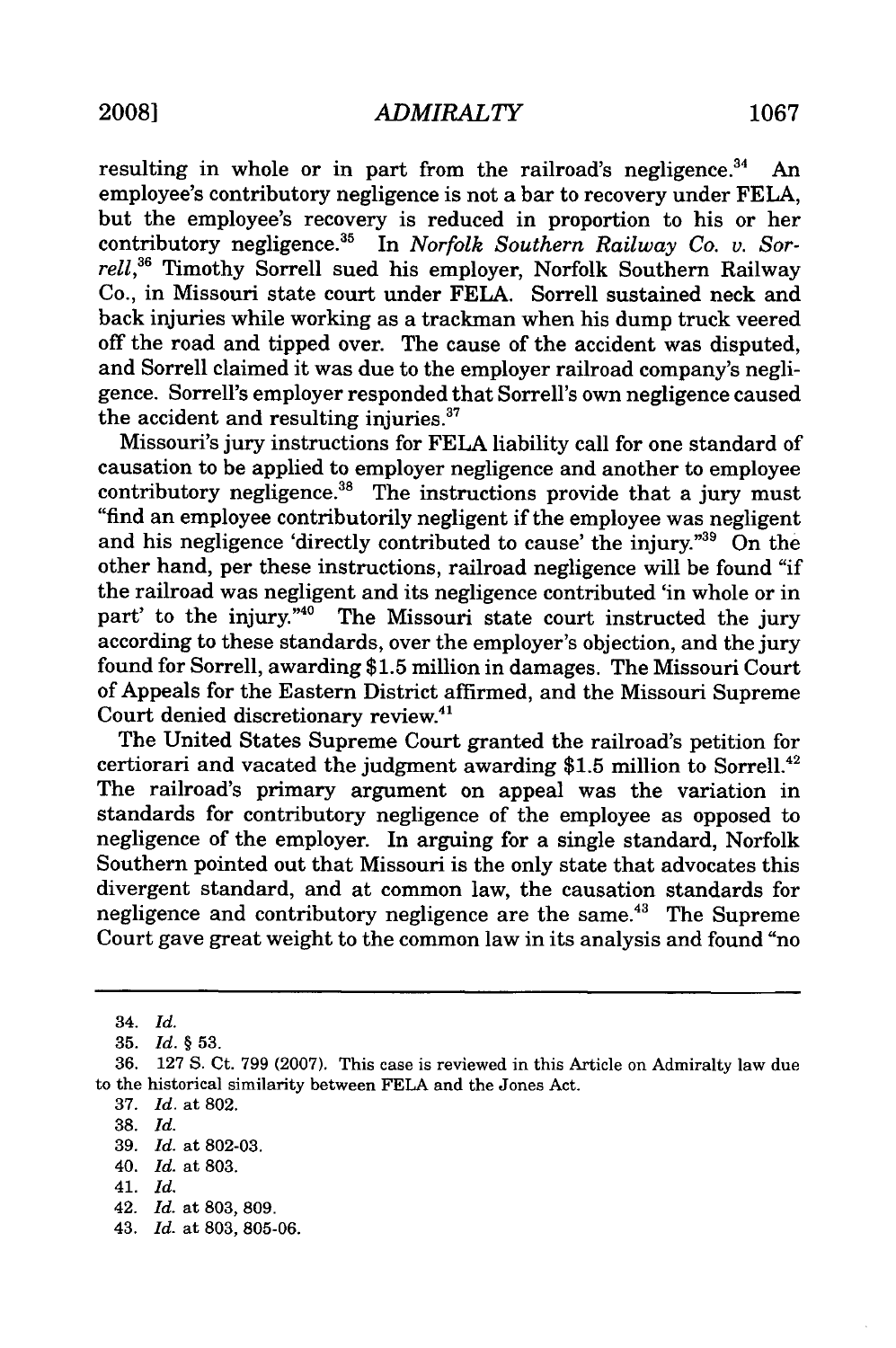basis for concluding that Congress in FELA meant to allow disparate causation standards."<sup>44</sup>

Sorrell argued that even if the instructions improperly contained different causation standards, the error was harmless and the verdict should be upheld.<sup>45</sup> The United States Supreme Court refused to make this decision and remanded the case to the Missouri Court of Appeals to decide whether a new trial would be necessary.<sup>46</sup>

## *D. Threshold Jurisdiction and Forum Non Conveniens*

In *Sinochem International Co. v. Malaysia International Shipping* Corp.,<sup>47</sup> the United States Supreme Court addressed a jurisdictional question to resolve a split among the circuits. A Pennsylvania district court dismissed a case on forum non conveniens grounds without first addressing potential subject matter or personal jurisdiction objections, and Malaysia International, the original plaintiff, challenged the permissibility of the dismissal. The United States Court of Appeals for the Third Circuit reversed, holding that a district court must first determine that it has both subject matter and personal jurisdiction to entertain a case before it can grant a dismissal on forum non conveniens grounds.4" The United States Supreme Court granted certiorari to resolve the issue.49

Sinochem International Co. ("Sinochem") was a Chinese importer who arranged to purchase steel coils from a United States manufacturer. The manufacturer arranged for a vessel owned by Malaysia International to transport the coils from Philadelphia to China. Once in China, a bill of lading triggered immediate payment. Sinochem then petitioned a Chinese admiralty court to arrest the vessel, claiming that Malaysia International had falsely backdated the bill of lading.<sup>50</sup>

When Sinochem's complaint was dismissed in a Chinese court, Malaysia International initiated this Pennsylvania suit against Sinochem for Sinochem's misrepresentations and the damages that arose from the ship's arrest in China. Sinochem moved to dismiss on multiple grounds, including lack of jurisdiction and forum non conveniens. The District Court for the Eastern District of Pennsylvania dismissed the suit under the doctrine of forum non conveniens because the underlying

44. *Id.* at 806. 45. *Id.* at 809. 46. *Id.* 47. 127 S. Ct. 1184 (2007). 48. *Id.* at 1189. 49. *Id.* at 1189-90. 50. *Id.* at 1188.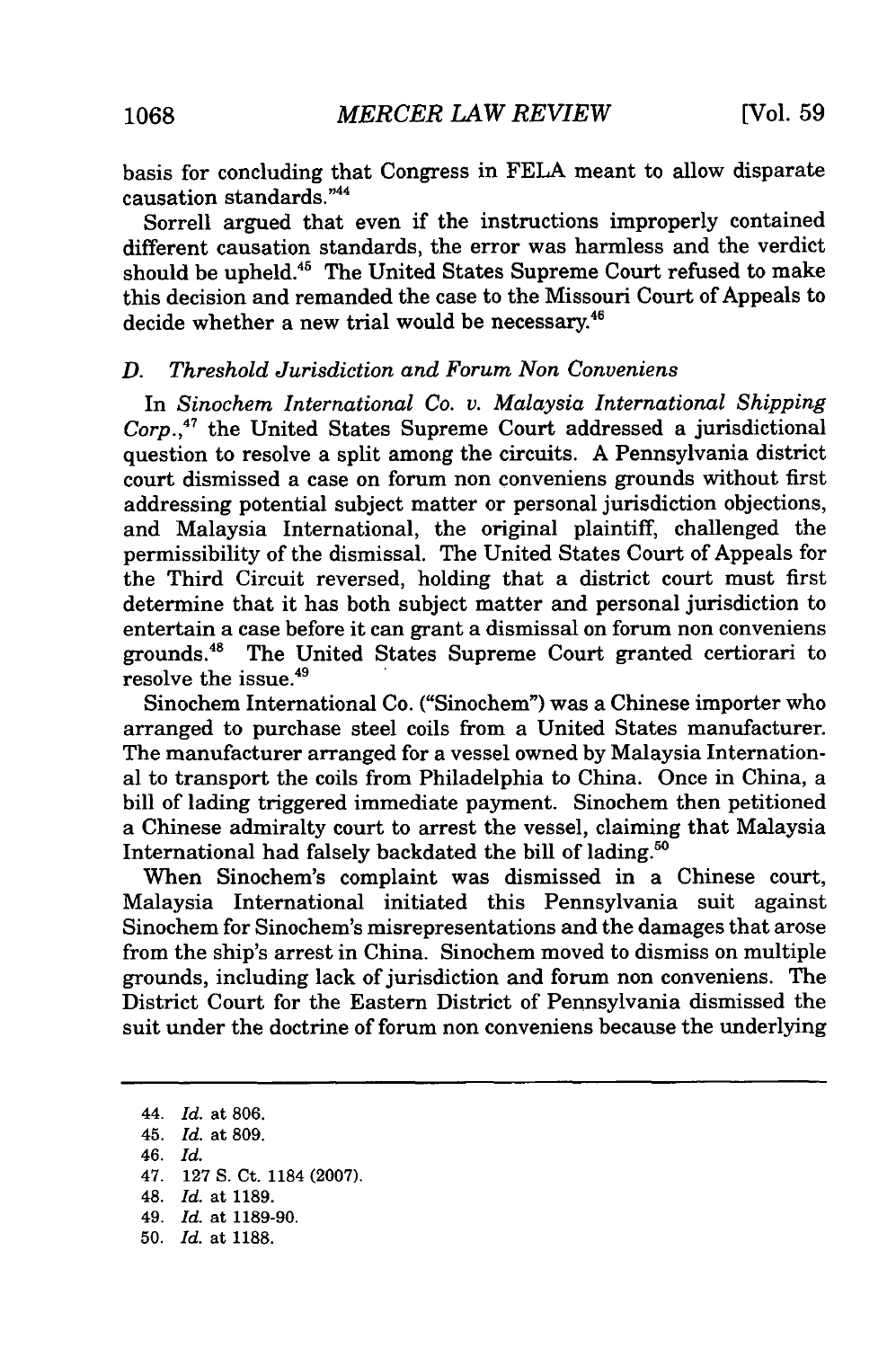controversy concerned alleged misrepresentations by a Chinese corporation to a Chinese admiralty court resulting in the arrest of a Malaysian ship in China. In turn, the Third Circuit reversed the dismissal, holding that the case could not be dismissed on forum non conveniens grounds until the court deciding the case had both personal jurisdiction and subject matter jurisdiction over the defendant. $51$ 

The Supreme Court granted certiorari and reversed the decision of the appellate court, thus reinstating the district court's holding that permitted the dismissal of a suit on forum non conveniens grounds when considerations of convenience, fairness, and judicial economy warrant dismissal *prior to* addressing any jurisdictional issues.<sup>52</sup> The Court limited to its particular facts the holding of *Gulf Oil Corp. v. Gilbert*,<sup>53</sup> which held that the forum non conveniens doctrine does not apply if there is an absence of jurisdiction (in other words, when the jurisdictional question has been addressed and the court in which the case is brought is definitively without jurisdiction), and the Court refused to extend that holding to *Sinochem.54*

The Supreme Court stated that *Sinochem* is a "textbook case for immediate *forum non conveniens* dismissal **...** [and d]iscovery concerning personal jurisdiction would have burdened Sinochem with expense and delay."55 In reversing and remanding to the lower court, the Supreme Court concluded that the lower court need not resolve whether it has the authority to adjudicate the action if it determines that a foreign tribunal is plainly a more suitable forum.<sup>56</sup>

# III. ELEVENTH CIRCUIT CASES

## *A. Interaction Between the Seaman's Wage Act and the Convention on the Recognition and Enforcement of Foreign Arbitral Awards*

In *Lobo v. Celebrity Cruises, Inc.,"* the Eleventh Circuit addressed the question of whether the Seaman's Wage Act,<sup>58</sup> which gives seamer the right to access federal courts in order to resolve wage disputes, supersedes the Convention on the Recognition and Enforcement of

<sup>51.</sup> *Id.* at 1189.

<sup>52.</sup> *Id.* at 1192.

<sup>53. 330</sup> U.S. 501 (1947).

<sup>54.</sup> *Sinochem,* 127 **S.** Ct. at 1193 (quoting *Gulf Oil,* 330 U.S. at 504).

<sup>55.</sup> *Id.* at 1194.

<sup>56.</sup> *Id.*

<sup>57. 488</sup> F.3d 891 (11th Cir. 2007).

<sup>58. 46</sup> U.S.C. § 10313 (2000).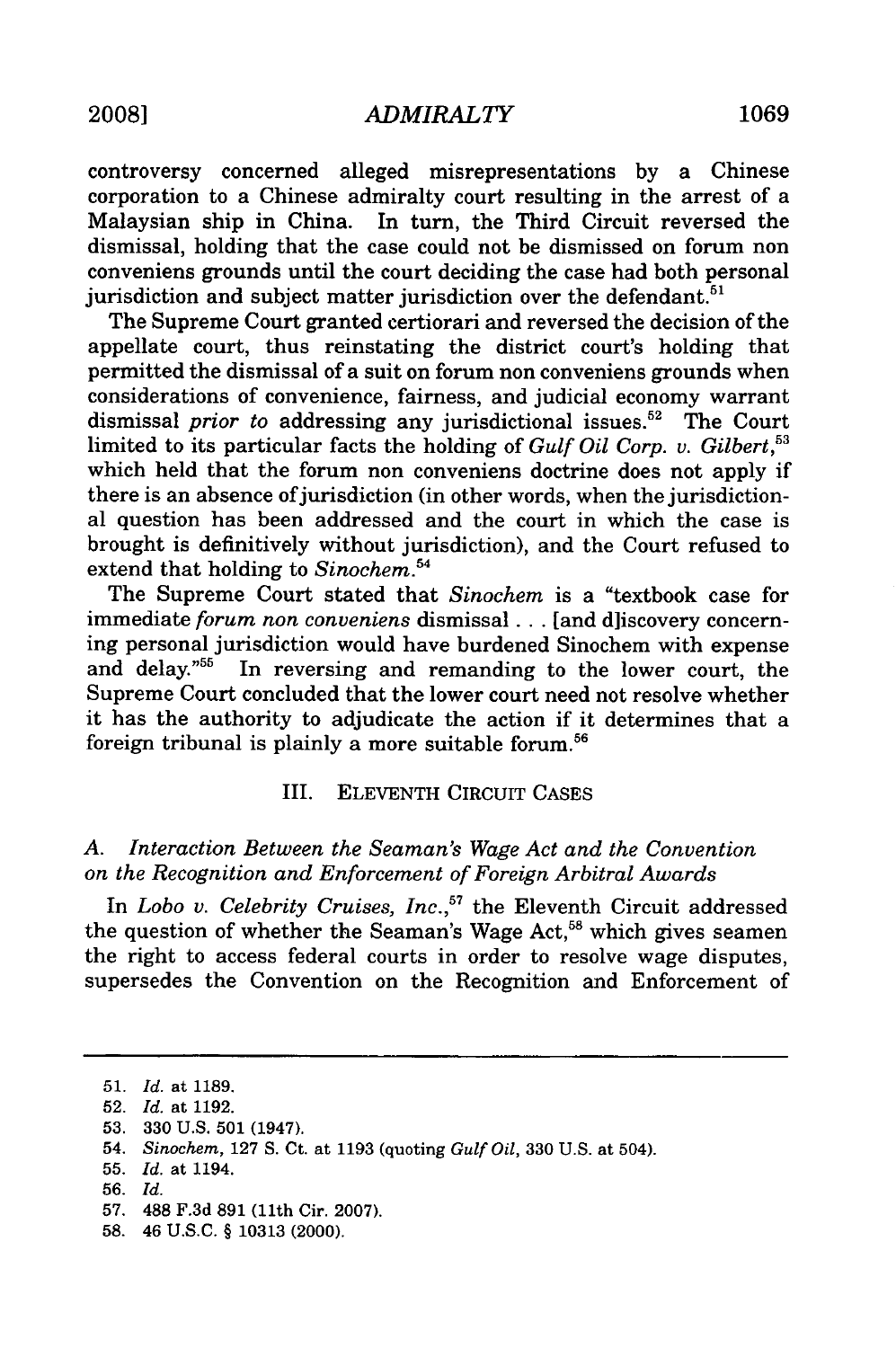Foreign Arbitral Awards (the "Convention").59 In *Lobo* a cruise ship employee sued his employer, Celebrity Cruises, Inc., claiming that he was forced to pay part of his earnings to his assistants, contrary to his collective bargaining agreement with Celebrity Cruises. He further argued that the arbitration clause in his collective bargaining agreement violated the Seaman's Wage Act.<sup>6</sup>

Inacio Lobo was paired with an assistant to clean each passenger cabin, and he was required to pay that assistant \$1.20 per passenger per day from his gratuities. Lobo sued Celebrity Cruises in federal court under the Seaman's Wage Act, claiming that under his collective bargaining agreement, passenger gratuities are included as part of his pay as a stateroom attendant.<sup>61</sup>

Celebrity Cruises moved to dismiss Lobo's claims, arguing that the case did not belong in federal court because the Convention compelled enforcement of the employees' collective bargaining agreement, which required arbitration. The United States District Court for the Southern District of Florida agreed and dismissed Lobo's claim against his employer.<sup>62</sup> On appeal, the Eleventh Circuit affirmed the district court's dismissal and held that the Convention required enforcement of the collective bargaining agreement's arbitration clause.<sup>63</sup>

Both the district court and the Eleventh Circuit concluded that Lobo's reliance on *U.S. Bulk Carriers, Inc. v. Arguelles*<sup>64</sup> was misplaced.<sup>65</sup> In *Lobo* the United States Supreme Court interpreted *Arguelles* as holding that the Seaman's Wage Act supersedes the Labor Management Relations Act,<sup>66</sup> which "'provides a federal remedy to enforce grievance and arbitration provisions of collective-bargaining agreements'" in commercial contracts. $67$  Therefore, Lobo argued that the Seaman's Wage Act should supersede the Convention, and he should therefore be entitled to sue in federal court rather than submit to arbitration.<sup>68</sup> The Eleventh Circuit held that Lobo's reliance on *Arguelles* was mislaid because both the briefing and the oral argument in *Arguelles* occurred prior to the implementation of the Convention;<sup>69</sup> therefore, the Supreme

- 64. 400 U.S. 351 (1971).
- 65. *Lobo,* 488 F.3d at 894.

- 67. *Lobo,* 488 F.3d at 894 (quoting *Arguelles,* 400 U.S. at 352).
- 68. *Id.* at 894.
- 69. *Id.* The Convention was implemented on December 29, 1970. *Id.*

<sup>59.</sup> June 10, 1958, 21 U.S.T. 2517, 330 U.N.T.S. 38.

<sup>60.</sup> *Lobo,* 488 F.3d at 893.

<sup>61.</sup> *Id.*

<sup>62.</sup> *Id.* at 893-94.

<sup>63.</sup> *Id.* at 896.

<sup>66.</sup> Labor Management Relations (Taft-Hartley) Act § 301(a), 29 U.S.C. § 185(a) (2000).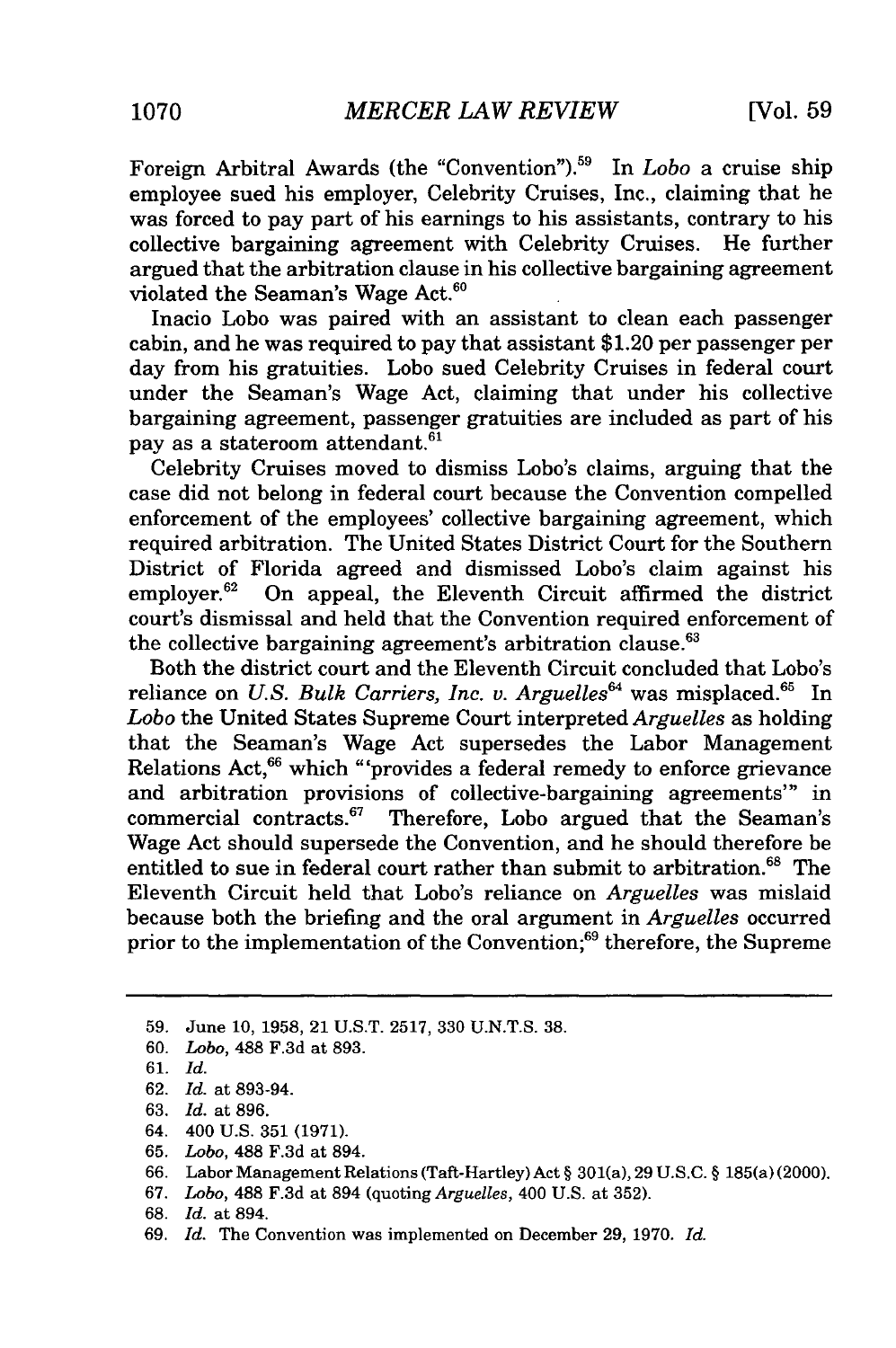*ADMIRALTY* **2008] 1071**

Court in *Arguelles* did not address the relationship between the Seaman's Wage Act and the Convention.<sup>70</sup> In *Lobo* the Eleventh Seaman's Wage Act and the Convention.<sup>70</sup> Circuit refused "'to read industry-specific exceptions into the broad language of the Convention Act"' and concluded that the Convention obligated the United States to abide by the international treaty requiring states to recognize and enforce international arbitration agreements.7'

### *B. Jones Act and Punitive Damages*

The Eleventh Circuit examined whether punitive damages may be recovered in maintenance and cure actions in *Atlantic Sounding Co. v. Townsend.72* Townsend, a seaman and crew member of the Motor Tug Thomas, allegedly slipped and landed shoulder first on the steel deck of the vessel, injuring his shoulder and clavicle. Townsend alleged that his employer, Atlantic Sounding, advised him that it would not provide maintenance and cure.<sup>73</sup> Atlantic Sounding filed suit for declaratory relief on the question of its obligations. Two days later, Townsend filed a separate suit against Atlantic Sounding under the Jones  $Act<sup>74</sup>$  and general maritime law, alleging negligence, unseaworthiness, arbitrary and willful failure to pay maintenance and cure, and wrongful termination. He then filed the same claims as counterclaims to the declaratory judgment action and sought punitive damages on his maintenance and cure claim.75

The district court consolidated the two actions, and Atlantic Sounding moved to strike or to dismiss Townsend's request for punitive damages. Atlantic Sounding contended that under the United States Supreme Court's holding in *Miles v. Apex Marine Corp.*,<sup>76</sup> neither the Jones Act nor general maritime law provided a cause of action against an employer for nonpecuniary damages. The district court denied Atlantic Sounding's motion, concluding that it was bound **by** the Eleventh Circuit's prior ruling in *Hines v. J.A. LaPorte, Inc.*,<sup>77</sup> which permitted the award of punitive damages. Interlocutory appeal to the Eleventh Circuit was then  $_{\rm granted.}^{\rm}$ 

<sup>70.</sup> *Id.* at 895.

<sup>71.</sup> *Id.* (quoting Bautista v. Star Cruises, 396 F.3d 1289, 1299 (11th Cir. 2005)).

<sup>72. 496</sup> F.3d 1282, 1284 (11th Cir. 2007).

<sup>73.</sup> *Id.* at 1283. Maintenance and cure covers medical care, a living allowance, and wages for seamen who become ill or are injured while serving aboard a vessel. *Id.*

<sup>74. 46</sup> U.S.C. app. § 688 (2000).

<sup>75.</sup> *Atl. Sounding Co.,* 496 F.3d at 1283-84.

<sup>76. 498</sup> U.S. 19 (1990).

<sup>77. 820</sup> F.2d **1187** (11th Cir. 1987).

<sup>78.</sup> *AtI. Sounding Co.,* 496 F.3d at 1283-84.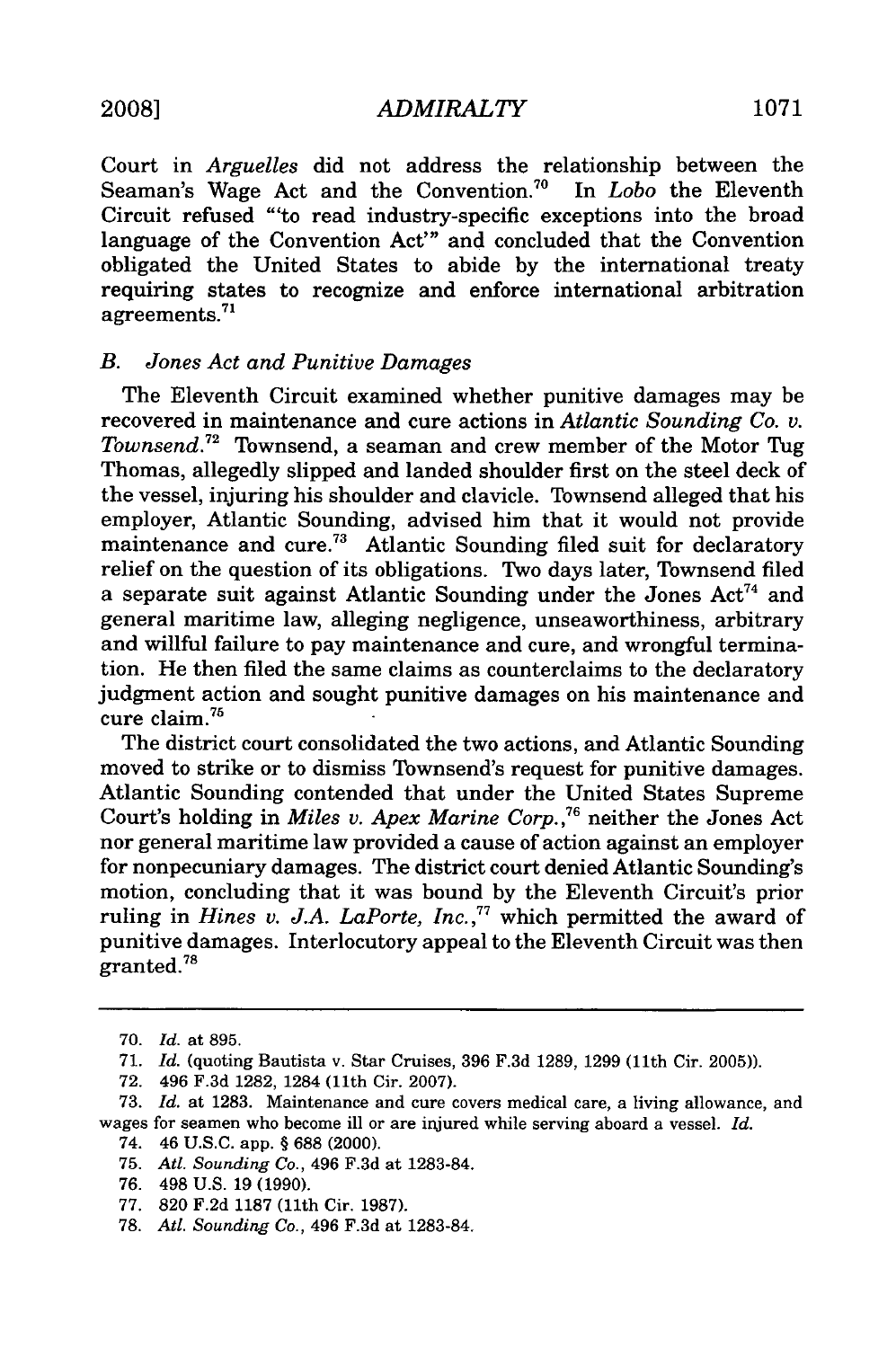On appeal, the Eleventh Circuit examined whether it could depart from its prior ruling in *Hines,* based on the Supreme Court's intervening decision in *Miles.79* The Eleventh Circuit first discussed the "prior panel precedent rule," which provides that "a later panel may depart from an earlier panel's decision only when the intervening Supreme Court decision is 'clearly on point.'"<sup>80</sup> In *Hines* a panel of the Eleventh Circuit had "determined that, in an action for maintenance and cure, 'both reasonable attorney's fees and punitive damages may be legally awarded in a proper case'---that is, upon a showing of a shipowner's willful and arbitrary refusal to pay maintenance and cure."<sup>81</sup> The Eleventh Circuit noted that "in *Miles,* the Supreme Court 'conclude[d] that there is no recovery for *loss of society* in a general maritime action for the wrongful death of a Jones Act seaman."<sup>82</sup>

Atlantic Sounding argued that the uniformity principle in *Miles* "dictates that all subsequent courts determining the availability of damages in a maritime case must provide for uniform results in similar factual settings, regardless of whether the action is brought pursuant to the Jones Act, [the Death on the High Seas Act] or general maritime law."<sup>83</sup> Atlantic Sounding reasoned that, under this principle, Townsend could not recover punitive damages for a maintenance and cure cause of action "because he would not be able to recover punitive damages--which are non-pecuniary in nature-under the Jones Act."84 The Eleventh Circuit explained that Atlantic Sounding's argument could "only be based on the reasoning of the *Miles* opinion, not on the *Miles* decision: its holding. *Miles* says and—more important—decides nothing about maintenance and cure actions or punitive damages. $^{85}$  Accordingly, the Eleventh Circuit held that *Miles* provided no basis to depart from *Hines* under the prior panel precedent rule and affirmed the lower court's denial of Atlantic Sounding's motion to strike Townsend's request for punitive damages.<sup>86</sup>

- 85. *Id.* at 1285-86.
- 86. *Id.* at 1286.

<sup>79.</sup> *Id.* at 1284.

<sup>80.</sup> *Id.* (quoting Garrett v. Univ. of Ala. at Birmingham Bd. of Trs., 344 F.3d 1288, 1292 (11th Cir. 2003)).

<sup>81.</sup> *Id.* (quoting *Hines,* 820 F.2d at 1189).

<sup>82.</sup> *Id.* at 1285 (emphasis added) (brackets in original) (quoting *Miles,* 498 U.S. at 33).

<sup>83.</sup> *Id.* (internal quotation marks omitted).

<sup>84.</sup> *Id.*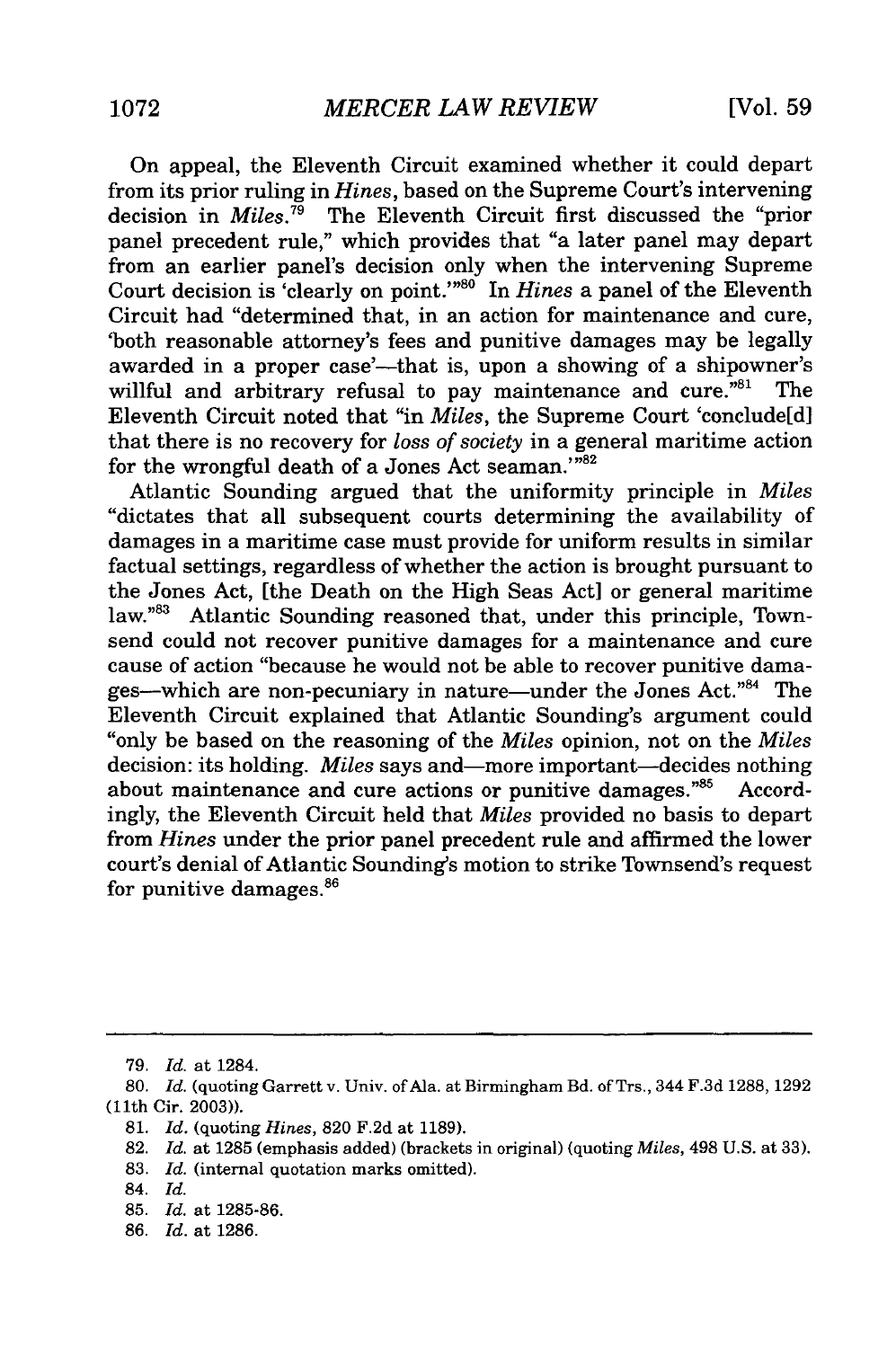## *C. Burden of Proof in Allision Cases*

In *Fischer v. S/Y Neraida*,<sup>87</sup> the Eleventh Circuit clarified several somewhat murky questions concerning the burden of proof in allision cases. The Neraida was a sailing yacht anchored in Lake Worth in 2004 when Tropical Storm Frances approached, gained steam, and eventually made landfall as Hurricane Frances. The owner of Neraida dispatched the yacht's caretaker, Gregory Afthinos, and a companion, Steven Cienkowski, to prepare the yacht for the approaching storm. Over the course of thirty minutes of preparation time, Cienkowski<sup>88</sup> tied and secured the Neraida's sails to the masts<sup>89</sup> and dropped the yacht's selfsetting, secondary anchor. $^{90}$ 

After sustaining gusts of hurricane-force winds for six to eight hours, the Neraida lost several sails and was set adrift, eventually coming to rest against a dock owned by David Fischer. Mr. Fischer brought suit in the United States District Court for the Southern District of Florida against the yacht and its owner, Neraida Co., LP, claiming that his dock had sustained damages from the impact of the yacht as a result of a negligent failure to secure the yacht prior to the hurricane.<sup>91</sup> The trial consisted mainly of expert testimony on the reasonableness of the prehurricane preparations. The district court found that the measures used to secure the vessel were in fact reasonable, and therefore, under 46 U.S.C.A. § 30505,<sup>92</sup> the vessel and its owner were entitled to exoneration from liability.<sup>93</sup>

On appeal to the Eleventh Circuit, Fischer argued that the trial court had applied an improper burden of proof and committed clear error in deciding that the preparations were reasonable.<sup>94</sup> As support for its first contention, Fischer pointed to language in a "single ambiguous sentence" of the trial court's conclusions of law: "'[b]ecause Plaintiffs have failed to prove that Defendants were negligent in their hurricane preparations with regard to the S/Y Neraida, they are not entitled to

<sup>87. 508</sup> F.3d 586 (11th Cir. 2007).

<sup>88.</sup> *Id.* at 589-90. Due to "scheduling conflicts," Mr. Afthinos was unable to accompany Mr. Cienkowski to undertake the requested preparations of the yacht for the approaching storm. *Id.* at 590.

<sup>89.</sup> *Id.* at 590. The sails were not removed due to the presence of heavy winds in the area. *Id.*

<sup>90.</sup> *Id.*

<sup>91.</sup> *Id.* at 591. In a separate action, the yacht owner sued for exoneration or limitation of liability. *Id.*

<sup>92. 46</sup> U.S.C.A. § 30505 (West 2007).

<sup>93.</sup> *Fischer,* 508 F.3d at 591-92.

<sup>94.</sup> *Id.* at 592.